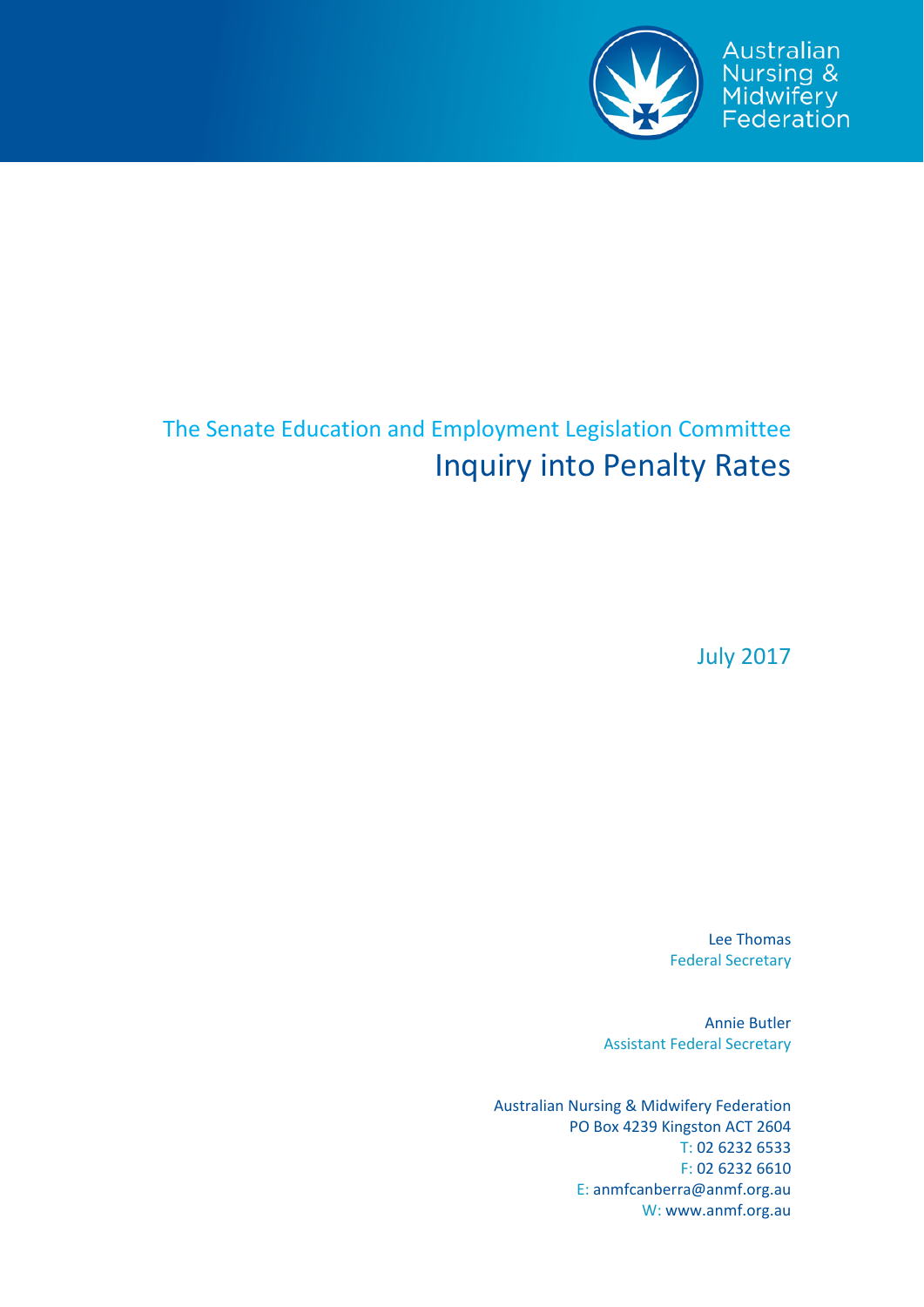### **INDEX**

|                                                                                                                                                  | Page |
|--------------------------------------------------------------------------------------------------------------------------------------------------|------|
| <b>Overview of Nursing and Carer Workforce</b>                                                                                                   | 3    |
| <b>Terms of Reference</b>                                                                                                                        |      |
| Terms of Reference 1                                                                                                                             | 4    |
| Terms of Reference 2                                                                                                                             | 5    |
| <b>Undertakings</b>                                                                                                                              | 6    |
| Terms of Reference 3                                                                                                                             | 8    |
| Terms of Reference 4                                                                                                                             | 9    |
| Terms of Reference 5                                                                                                                             | 9    |
| <b>Appendix 1</b>                                                                                                                                | 11   |
| Case study on the approval of the Sonic HealthPlus National Enterprise<br>Agreement 2013-2016 and the Sonic HealthPlus Enterprise Agreement 2017 |      |
| Diagramatic Summary - Sonic HealthPlus Case Study                                                                                                | 14   |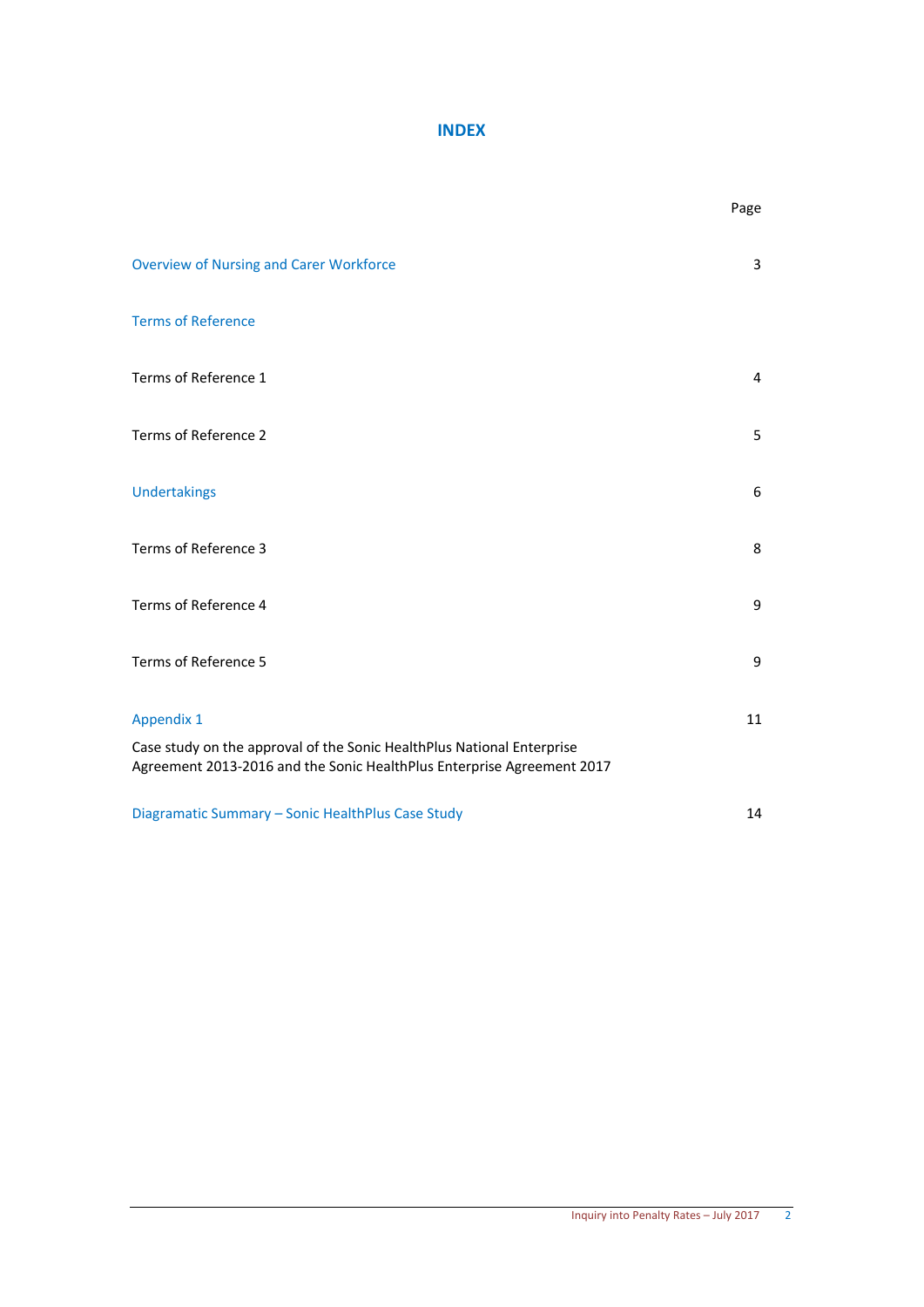- 1. The Australian Nursing and Midwifery Federation (ANMF) thanks the Senate Education and Employment Legislation Committee; (the Committee) for providing this opportunity to make a submission on the Inquiry into penalty rates.
- 2. The ANMF is the national union for nurses, midwives and assistants in nursing with branches in each state and territory of Australia. The ANMF is also the largest professional nursing organisation in Australia. The ANMF's core business is the industrial and professional representation of its members.
- 3. As members of the union, the ANMF represents over 259,000 registered nurses, midwives and carers in nursing nationally. They are employed in a wide range of enterprises in urban, rural and remote locations, in the public, private and aged care sectors including nursing homes, hospitals, health services, schools, universities, the armed forces, statutory authorities, local government, and offshore territories and industries.

#### **Overview of Nursing and Carer workforce**

- 4. In 2016 there were approximately 365,000 registered nurses, midwives and enrolled nurses and over 100,000 carers in the health and aged care workforce.
- 5. Nursing employment in the main isregulated under the Fair Work Act with the major exception being state public sector nursing (other than Victoria). All nurses and carers in the hospitals sectors and around 90% in the residential aged care sectors are covered by enterprise bargaining agreements.
- 6. While the delivery of health services may be found across a diverse range of businesses, a principal characteristic of the industries is that health and aged services are provided around the clock, 7 days a week.
- 7. Employers generally decide the days or nights upon which employees work and the times between which they work on those days or nights. While some facilities do have agreed rosters, in the main employers in health and aged care set the rosters with limited employee choice.
- 8. Most nurses, midwives and care workers work according to a roster with changing shift patterns and at anti‐social periods day and night. Whether this be a hospital, aged care or community setting a nurse, midwife or assistant in nursing is required to ensure care is maintained , invariably working in a high pressure , stressful environment for employers who operate on a 24 hour a day, 7 days a week basis.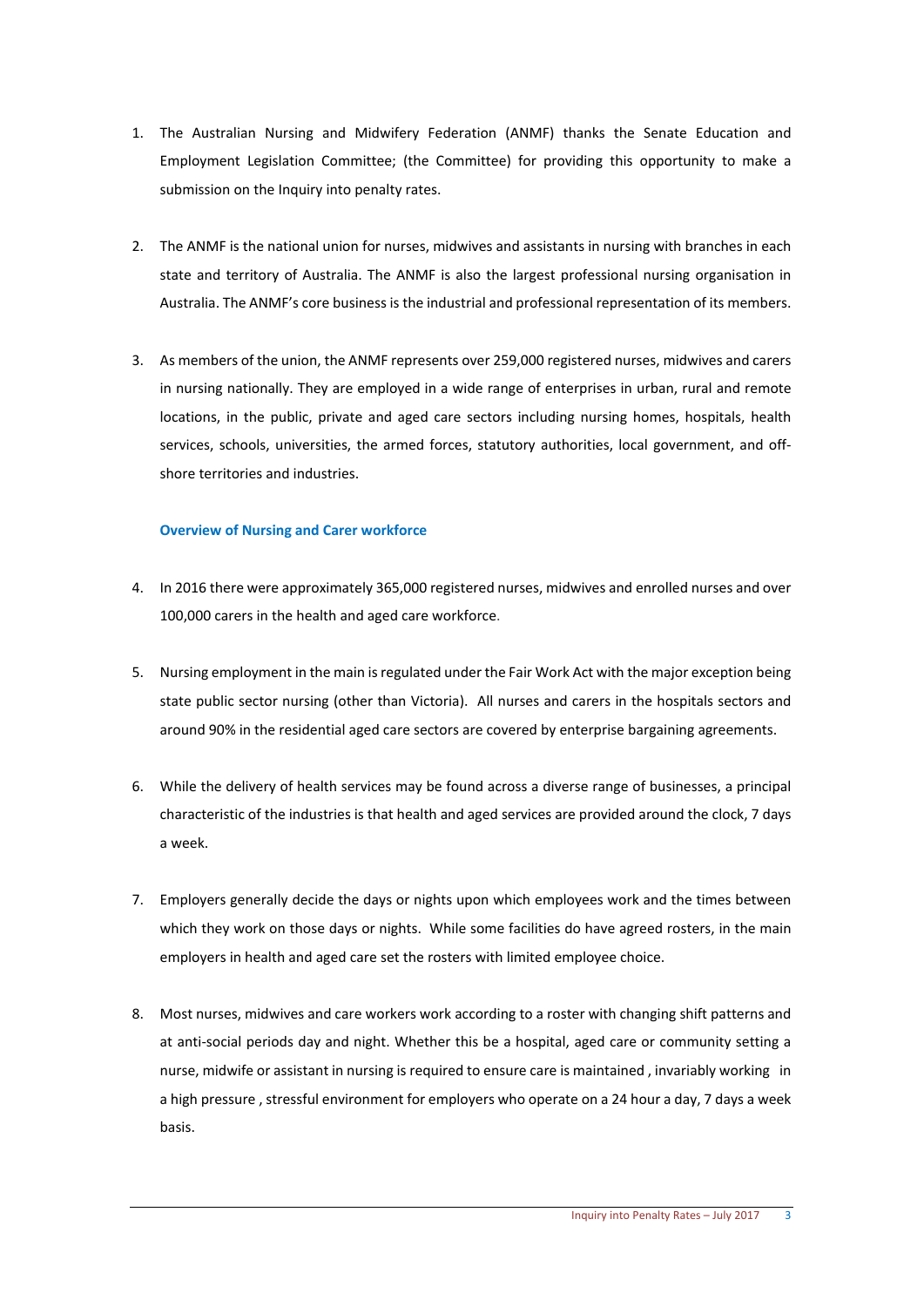- 9. Given the business model in both health and aged care it is not surprising that nurses and care workers working within such organisational arrangements, attract through their award or agreement a substantial portion of their remuneration for payments such as overtime, shift loadings and weekend penalties, depending on the particular roster arrangement.
- *10.* Analysis undertaken by Union and Community Data and Analytics estimates that the permanent nursing workforce in acute hospitals and nursing staff and direct care workers employed in residential aged care facilities derive around 20 percent of income from penalty rates *(The importance of penalty rates for our health workforce – A report by The McKell Institute 2015).*
- 11. With entry level rates of around \$22 for carers and \$25 for nurses, these are low paid workers who are extremely dependent on minimum pay rates and use their penalty rates to top up their wages to a reasonable level.

#### **Terms of Reference**

12. In addition to the comments on the Inquiry Terms of Reference we illustrate, by way of a case study, the history of agreement making between employees, the union and one national employer to demonstrate to the Committee the real‐world shortcomingsin the current regulatory framework that acts, in our view, to the detriment of employees and their bargaining representatives. The Sonic Health case study is set out at Appendix 1 of this submission

#### *Term of Reference 1*

*Claims that many employees working for large employers receive lower penalty rates under their enterprise agreements on weekends and public holidays than those set by the relevant modern award, giving those employers a competitive advantage over smaller businesses that pay award rates*

- 13. Nursing and midwifery employment conditions are in the main regulated by the Fair Work Act 2009 with the major exception being nurses employed in the public sectors in New South Wales, South Australia, Western Australia, Tasmania and Queensland and some nurses employed in the private sector in Western Australia which are regulated by the relevant state industrial bodies.
- 14. Put briefly, enterprise agreements apply to all nurses, midwives and carers in public and private hospitals and the vast majority employed in the residential aged care sector. In primary care (medical clinics, general practice etc.) the majority of employees are award dependent or have unregulated individual agreements.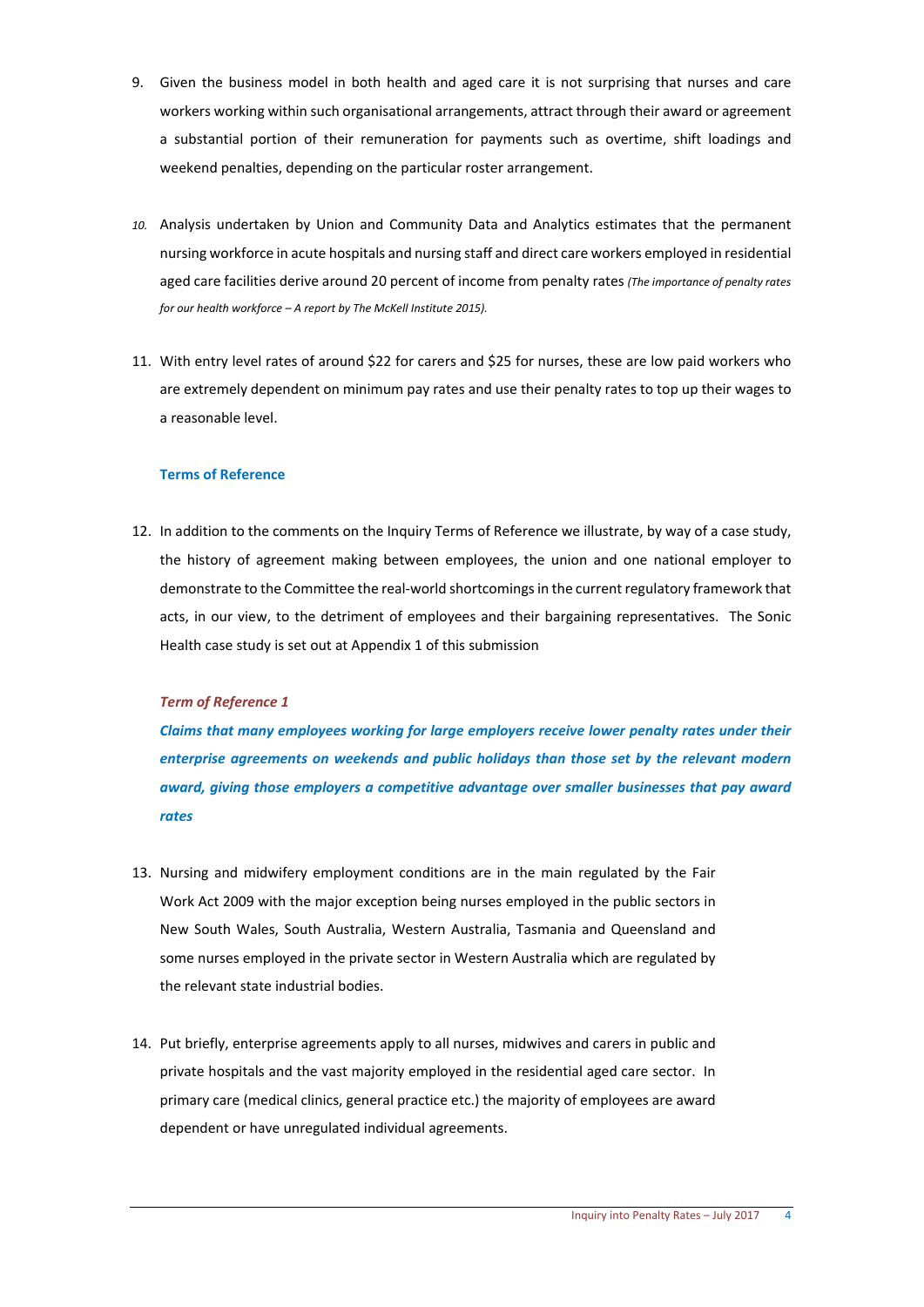- 15. The bargaining history in health and aged care generally demonstrates that better outcomes are achieved in workplaces of large employers. The collective industrial strength of nurses in large workplaces, particularly in public and private hospitals assists in achieving enterprise agreements that provide more beneficial outcomes.
- 16. Conversely where nurses are small in number, enterprise bargaining outcomes are generally reduced both in terms of wages and employment conditions. The absence of arbitral powers under the Fair Work Act has allowed many smaller employers to "surface bargain" or alternatively simply present employees with an agreement on a take it or leave it basis.
- 17. Nurses employed by smaller employers often languish on the modern award.

#### *Term of Reference 2*

*The operation, application and effectiveness of the Better Off Overall Test (BOOT) for enterprise agreements made under the Fair Work Act 2009*

- 18. The Better off Overall Test (BOOT) is deficient both in terms of its concept and application.
- 19. Enterprise agreements must pass the BOOT in order to be approved by the Fair Work Commission (FWC). An agreement passes the BOOT if the FWC is satisfied that each award covered employee, and prospective award covered employee, would be better off overall if they were employed under the agreement rather than the relevant modern award.
- 20. The statutory test of comparing the proposed agreement with the relevant modern award places employees at a distinct disadvantage in terms of bargaining as well as the potential consequences if an agreement cannot be reached and the expired agreement is subsequently terminated.
- 21. In nursing, along with many industries, enterprise bargaining has been the principle industrial vehicle for improvements in employment conditions since the mid 1990's. Since then most agreements have been regularly renegotiated and replaced, in some cases 8 times. Consequently the differences between the modern award wage rates and conditions (which are under constant attack through continuous statutory reviews) and wages and employment conditions in enterprise agreements are significant. For example:

#### **Hourly wage rates (1 July 2017)**

|                  | Award   | <b>Average Agreement</b> |
|------------------|---------|--------------------------|
| <b>AIN Entry</b> | \$19.96 | \$24.45 (Public Sector   |
| <b>EN Entry</b>  | \$21.69 | \$27.71 (Public Sector)  |
| <b>RN Entry</b>  | \$23.20 | \$31.50 (Public Sector)  |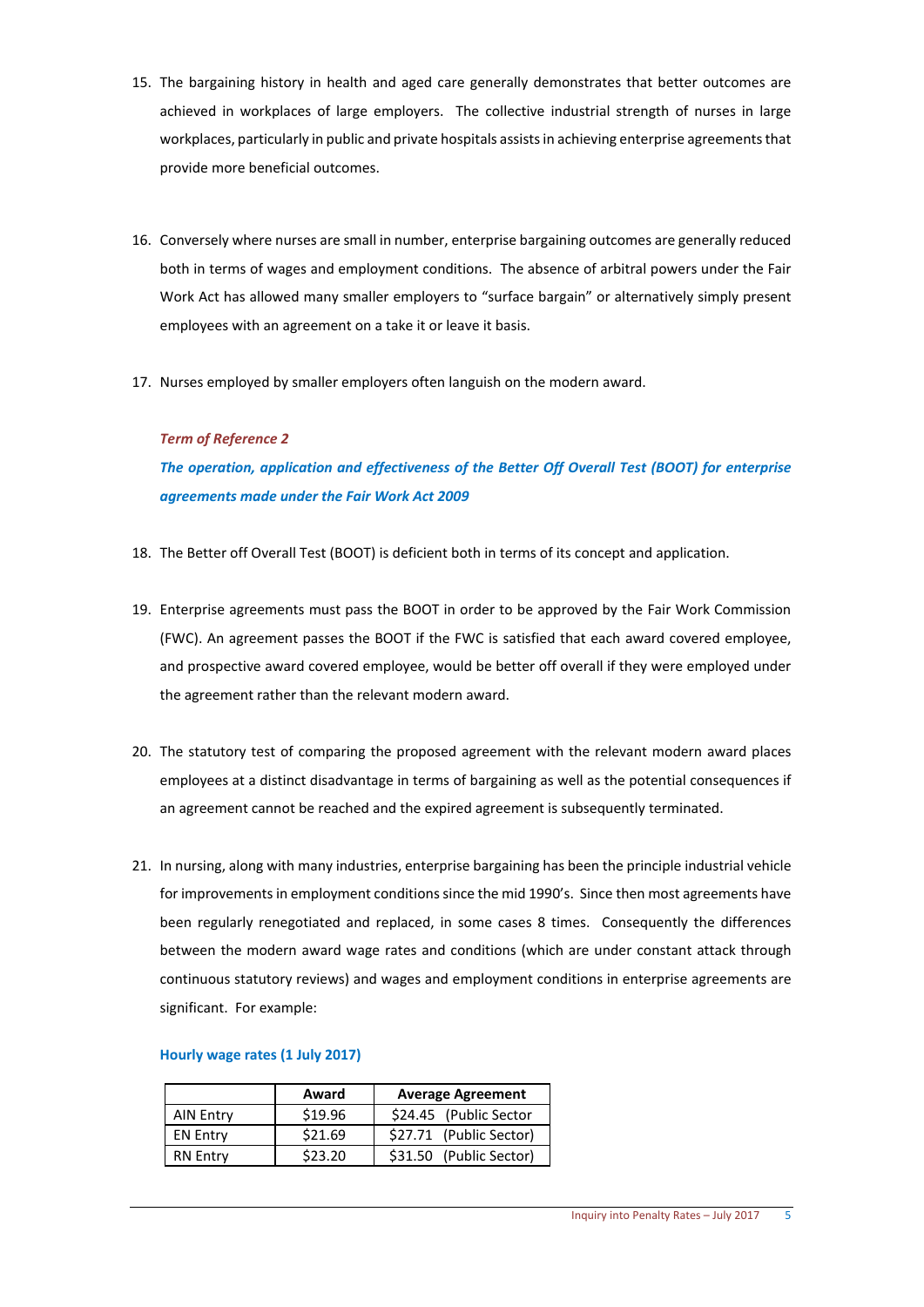- 22. In addition to wage rates there is now a range of employment conditions that are common place throughout health and aged care that are significantly better than the award.
- 23. The growing gap between awards and agreements provides many employers with a strong incentive to use the bargaining processto attempt to reduce labor costs and the current regulatory framework affords employees little or no protection against this outcome.
- 24. The principle objective of bargaining between the employer and the employees at the enterprise level to secure productivity benefits for the employer and employment improvements for the employeesis compromised by modern awardsthat bearlittle resemblance to the contemporary rates of pay and conditions of employment in workplaces.
- 25. The application of the BOOT in comparing an agreement to the relevant modern award contributes to the undermining employment standards and the safety net of the award.
- 26. While Fair Work Commission tribunal members are now assisted by the Member Support Team to analyse agreements against the relevant award, such analysis may, in practice be deficient.
- 27. In its assessment process the FWC appears to place significant weight on the information contained in the statutory declarations before it. In circumstances where there is no union involvement the Commission almost exclusively relies on the declarations provided by the employer. Where the information is inaccurate, deficient or misleading, the Commission's capacity to fairly and accurately assess an agreement is compromised.
- 28. In the Sonic Health case study at Appendix 1, the ANMF notes that in the approval process for the 2013 agreement the employer lodged an incomplete Form 17: *Employer's Declaration in Support of Application for Approval of Enterprise Agreement*. Section 185(2)((b) of the Act requires that applications for approval of enterprise agreements be accompanied by any declarations required by the procedural rules. The Form 17 as required by the Rules was not submitted in this case.
- 29. Significantly the declaration omitted the following question:

#### **Do you think that the agreement passes the better off overall test?**

- [ ] I think the agreement does pass the better off overall test
- [ ] I don't think the agreement passes the better off overall test
- 30. Regardless of whether this omission was intentional or an oversight, the documentation/declaration as required under the FWC Rules (8(2)) was not provided.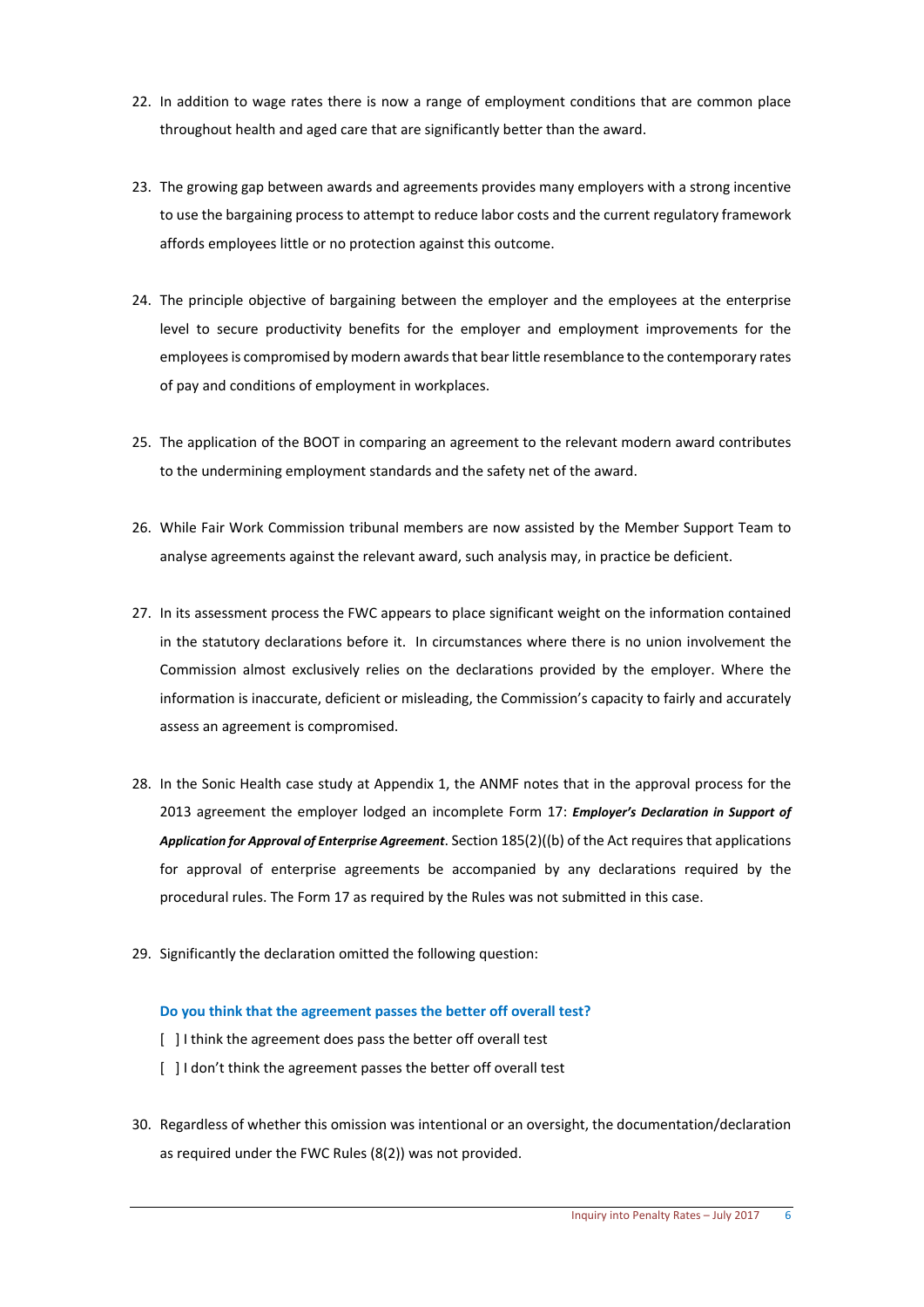#### 31. This had two consequences:

First, the Commission was deprived of the employer's answer to a question critical to the assessment and approval process. This was particularly important in this case where the employer had listed in the Form F17 a series of Clauses in the proposed agreement that were less beneficial to employees than the terms of the relevant modern award against which the agreement was to be assessed for the purposes of the better off overall test. Second, in the absence of the declarations required by the Rules the agreement should not have been approved (s.185(2)(b)).

#### **Undertakings**

- 32. An assessment of the application and effectiveness of the BOOT cannot be properly examined without regard to the role of Undertakings.
- 33. S.190 of the Act provides a specific mechanism to enable the Fair Work Commission to approve enterprise agreements which would otherwise have to be refused approval because the enterprise agreement did not meet the BOOT. The provision is in practice a clearly beneficial provision for an employer seeking approval of an agreement.
- 34. S.190(3) provides two limitations to acceptance of undertakings:
	- 1 The undertaking(s) is not likely to cause financial detriment.
	- 2. The undertaking(s) will not result in substantial changes to the Agreement.
- 35. Save for these specific limitations, undertakings are available at large and have been utilised extensively. This widespread use is arguably inconsistent with the legislative intention of providing a simple mechanism whereby the FWC may address limited or minor deficiencies in a proposed agreement as opposed to a mechanism where employers may redress an overwhelmingly substandard agreement.
- 36. However, in practice s.190 allows the employer to provide numerous undertakings to achieve approval of the agreement that in many cases was opposed to by bargaining representatives. The ANMF believes this to be inconsistent with the provision.
- 37. For example in granting approval of the 2017 Sonic Health agreement the FWC accepted nine separate undertakings in relation to the following matters:
	- 1. Hours of work for part time employees.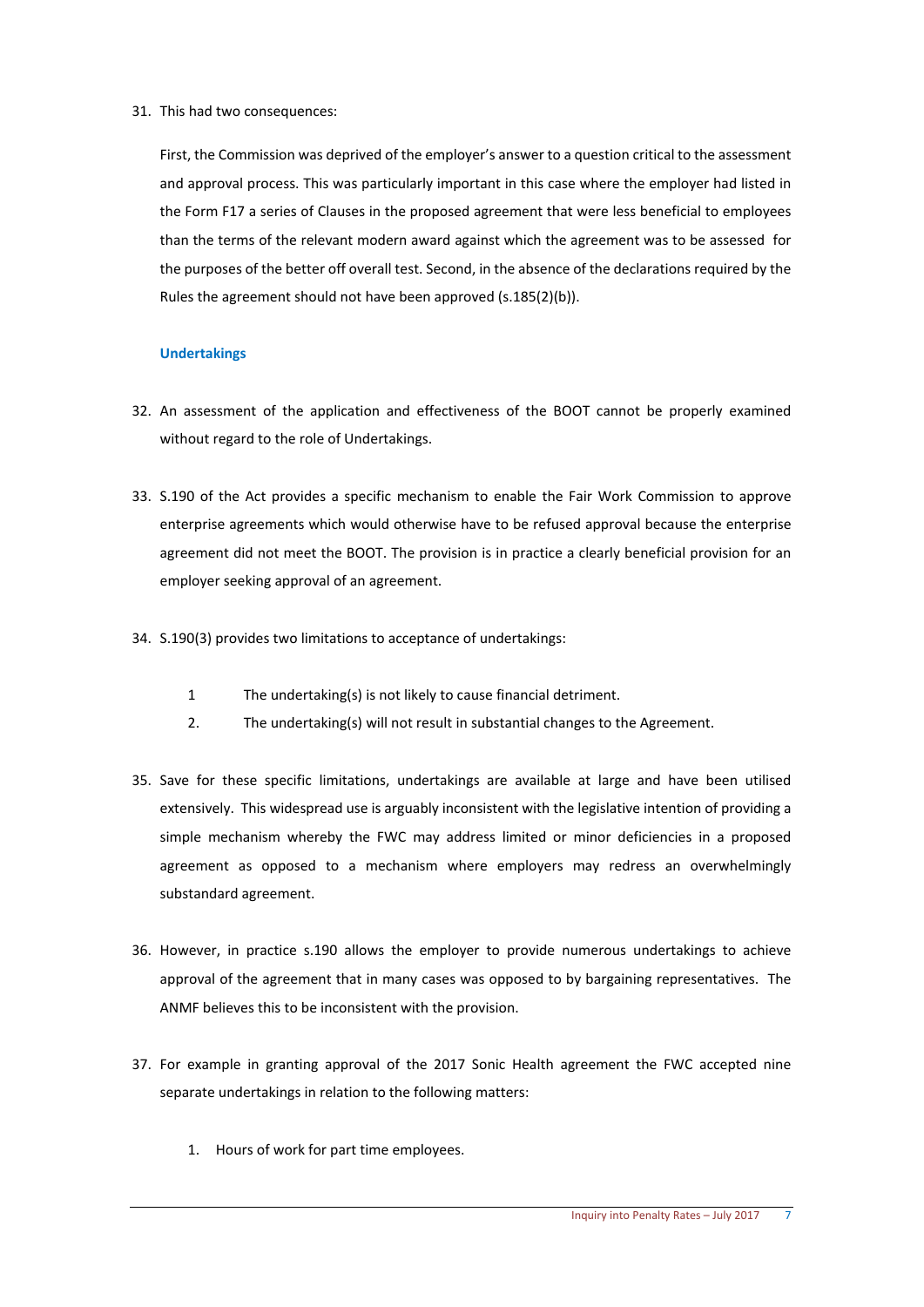- 2. Requirement to pay on call allowances.
- 3. Requirement to pay recall allowances.
- 4. Maximum ordinary hours per day.
- 5. Employees to properly be defined as shift workers.
- 6. Requirement to pay meal allowance.
- 7. Requirement to give overtime provisions.
- 8. Requirement that overtime provisions apply to all relevant hours of work.
- 9. Requirement that the employer pay public holiday rates which falls on an RDO.
- 38. In our view the Sonic Health agreement approval process in 2017 was essentially characterised by the employer submitting for approval an agreement that clearly did not meet the BOOT and thereafter entering into a direct negotiation with the FWC to determine how many undertakings would be required to have the agreement approved. And while s.190 (4) requires that all bargaining representatives are consulted in this process, in our experience such consultation istokenism at best.

#### *Term of Reference 3*

### *The desirability of amending the Fair Work Act 2009 to ensure that enterprise agreements do not contain terms that specify penalty rates which are lower than the respective modern award*

- 39. Section 206 of the FWA provides that the base rates of pay in agreements shall not be less than the minimum wage rates as provided for in the relevant modern award or the NES. This provides some protection for employees particularly when the Agreement wage rates are at or near the prescribed minima.
- 40. However, the Act does not apply these provisions to other minimum standards such as casual loadings, overtime, weekend penalty rates, night and afternoon loadings and shift penalties. The Act is deficient in this regard.
- 41. In many industries including health and aged care, an employee's remuneration frequently reflects an irregular configuration of work across a seven day, 24 hour cycle. It is invariably a complicated wages matrix, usually administered by payroll firms with extensive experience and exposure to the particular industry.
- 42. Fair Work Commission members and support officers invariably lack this type of knowledge and yet are required to undertake a comprehensive analysis of the impact of a proposed agreement ( as against the relevant award ) that may cover a range of different classifications, working different shift patterns in a number of facilities.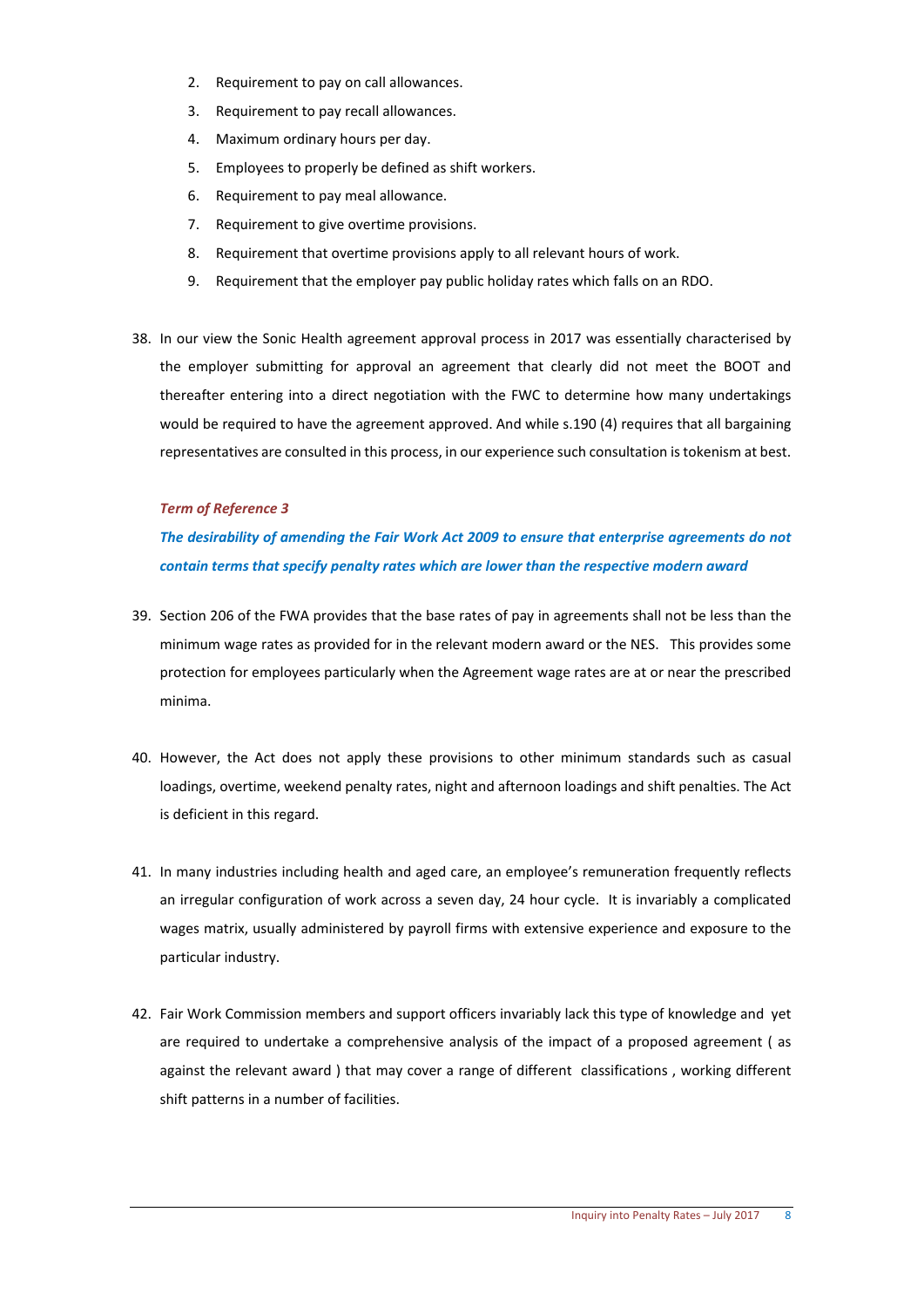- 43. Where the agreement weekend rates, shifts and other loadings are below the relevant award, or alternatively provide for different qualifying criteria, the Fair Work Commission must assess the impact of reductions/changes for the purposes of the BOOT.
- 44. In health and aged care such an assessment may require a detailed understanding of the application of shift allowances and loadings as set out below:
	- Does the nurse receive both a shift and casual loading and if so how this to be calculated?
	- Is the nurse's entitlement to the weekend penalty applicable during periods of overtime?
	- What is the appropriate hourly rate(s) for a shift that commenced on the afternoon shift and finished on the night shift?
	- The assessment of ordinary time earnings and overtime earnings for part time and casual employees.
- 45. The analysis of these entitlements would be far simpler and more accurate if s.206 of the Act was amended to provide protection in agreements of all modern award entitlements that recompense the employee. This would include all penalties, loadings and allowances.
- 46. To not do so will require the FWC to continue to undertake a statutory requirement that is often beyond them. Further it will continue to put at risk employee remuneration that extends beyond minimum/award wages and therefore the scope of s.206.

#### *Term of Reference 4*

*The provisions of the Fair Work Amendment (Pay Protection) Bill 2017*

47. The ANMF supports the passage of this Bill.

#### *Term of Reference 5*

*Any other related matter related to penalty rates in the retail, hospitality and fast food sectors*

48. The ANMF does not have a direct interest in these industries however we have followed with interest recent highly publicised tribunal and court reviews of a number of collective agreements in the retail and fast food sectors.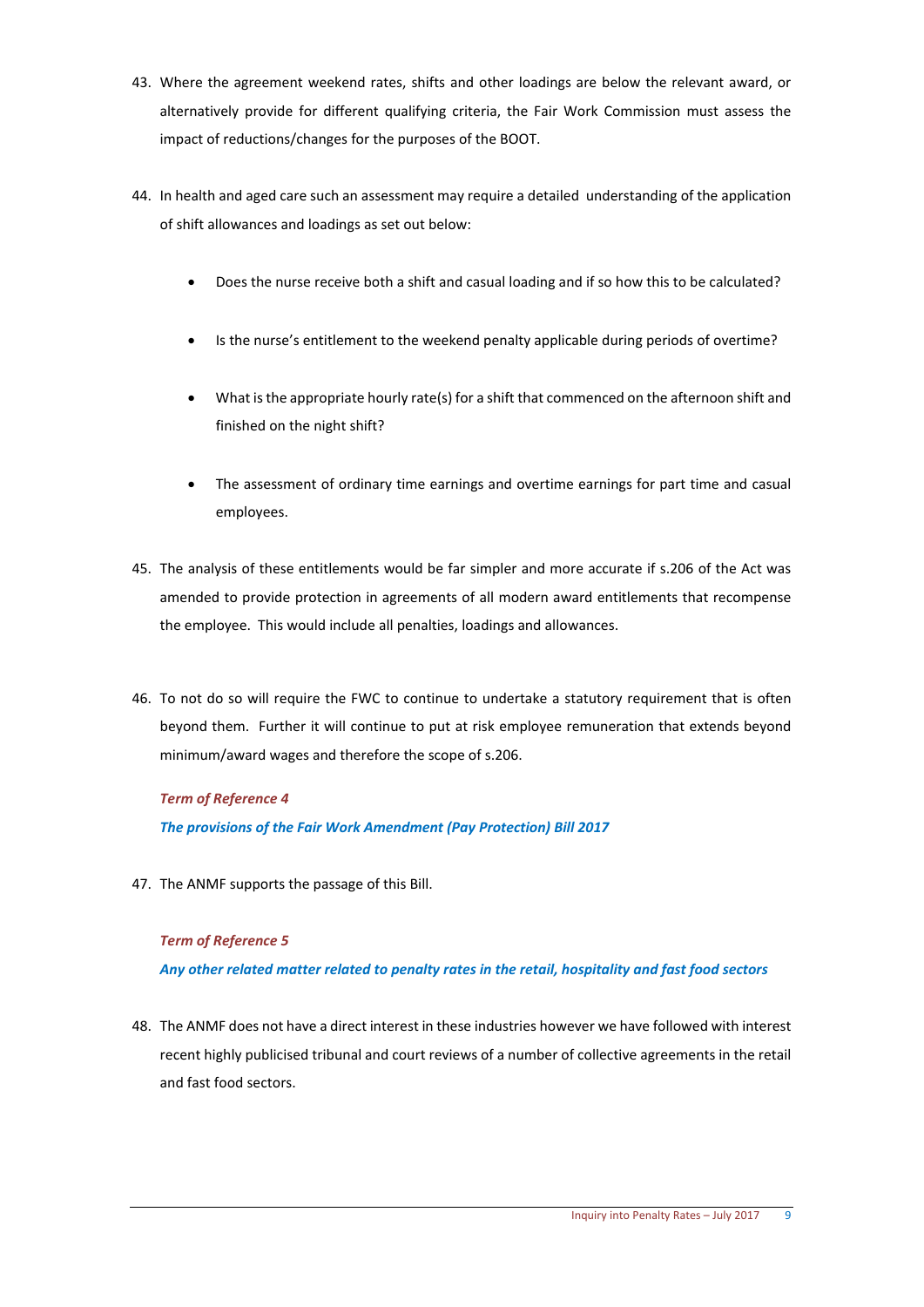- 49. Sadly it does appear that the reviews have established, at least in some cases that the union and employer co-operated to achieve the approval of agreements that left hundreds of thousands of low paid employees with terms of conditions of employment less than they would otherwise have received under the relevant award.
- 50. While not in any way seeking to excuse this reprehensible conduct, we do believe the current regulatory arrangements that provide multiple avenues in the agreement bargaining and approval processes to reduce wages and conditions, may encourage this type of behaviour.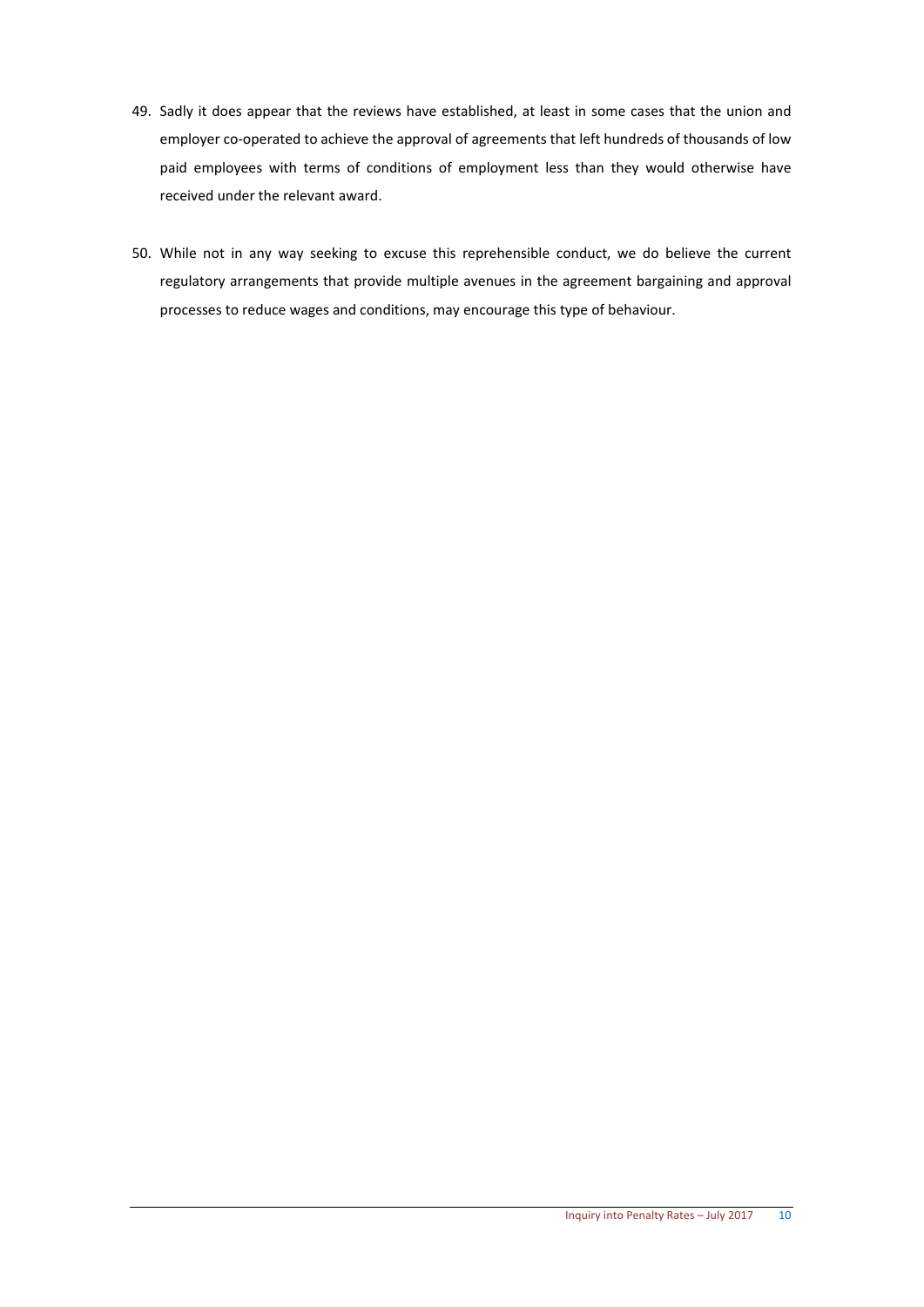# **Case study on the approval of the Sonic HealthPlus National Enterprise Agreement 2013–2016 and the Sonic HealthPlus Enterprise Agreement 2017**

- 1. The purpose of this case study is to highlight the deficiencies in the Boot, its application and the flawed outcomes that result from in the processes leading to the approval of Sonic Health agreements in 2013 and 2017.
- 2. Sonic HealthPlus is a national provider of General Practice and Occupational health services and has facilities in all states and territories except Tasmania.

#### **The 2013 agreement**

- 3. The Sonic HealthPlus National Enterprise Agreement 2013 2016 (SHP EA) was approved by the Fair Work Commission (FWC) on 20 June 2014.
- 4. The agreement covered various employees including Enrolled and Registered Nurses, Administrative and business support positons, Physiotherapists and other Allied Health classifications. It covered a total of 513 employees and operated in all states and territories except Tasmania.
- 5. No union bargaining representatives were involved in the negotiation of the 2013-16 Agreement. It was approved without undertakings.
- 6. The ANMF's comments in this case study relate to employees classified as Enrolled Nurses (ENs) and Registered Nurses (RNs) who, in the absence of the enterprise agreement would be covered by the Nurses Award 2010.
- 7. It is clear from the content of the 2013 16 EA and the Employer's Form F17 Statutory Declaration attached to the application for approval that the agreement excluded a number of entitlements contained in the Nurses Award and also included provisions inferior to award entitlements. For example, the EA did not provide for payment of shift allowances, weekend penalties, 17.5% loading on annual leave or On‐call allowance. The agreement also provided 1 week less of annual leave per year.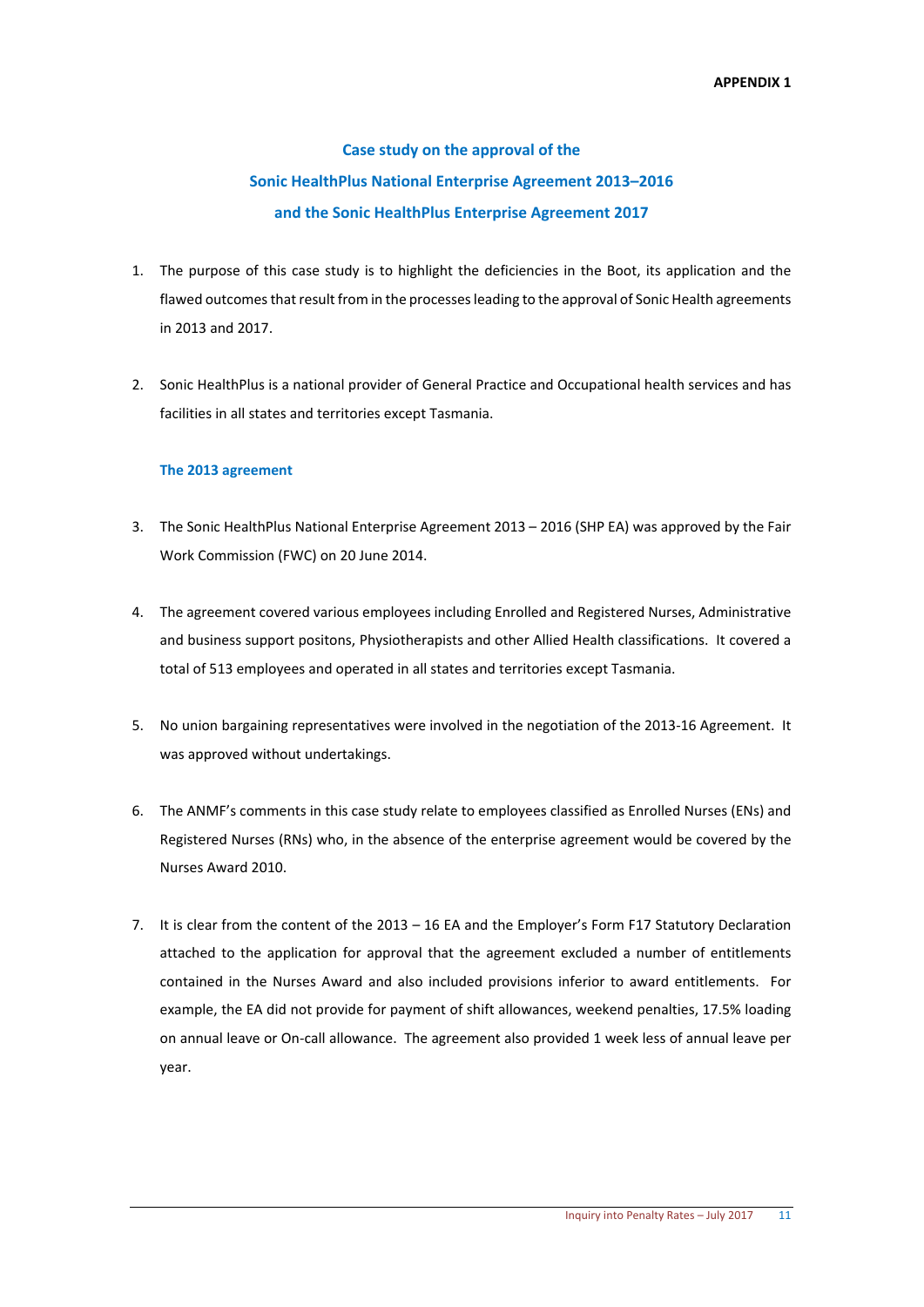- 8. In addition, clause 13.3 of the EA provided that: *"The minimum rates of pay outlined in clause 30 Appendix: Rates of Pay, of this Agreement include all loadings, penalties and allowances other than those specified elsewhere in this Agreement."*
- 10. In these circumstances it should be expected that some analysis was provided by the employer to demonstrate the enterprise agreement passed the BOOT. In this case, it would appear from the documentation that no information was provided to the FWC addressing this matter in any detail. Nor was there any evidence that the FWC did any detailed assessment to establish that employees were better off overall.
- 11. Our own assessment indicates the agreement did not pass the BOOT. Even a conservative approach which takes into account only some of the reductions in the agreement such as the absence of shift allowances, weekend penalties, the 17.5% loading and loss of 1 weeks annual leave in the agreement shows employees are substantially worse off. For example, an RN with 8 years of experience working two afternoon shifts per week and every second weekend would be paid 23.9% more under the Award than the Agreement despite the higher rates of pay in the Agreement.
- 12. The above calculation does not take into account other less beneficial terms in the Agreement compared to the Award including changes to the span of hours; application of overtime to part time employees; more restrictive criteria to qualify forshift workersto qualify for 1 week additional annual leave; reduced access to payment for higher duties and no on‐call allowance.

#### **The 2017 Agreement**

- 13. This Agreement has recently been replaced by a new Sonic HealthPlus Enterprise Agreement 2017 approved by the FWC on the 26 June 2017 with a number of undertakings following matters raised by the FWC and the ANMF.
- 14. The ANMF documented 16 items highlighting matters detrimental to employees compared to the Nurses Award. This covered both provisions in the Agreement that were less beneficial than the Award and Award provisions that were absent in the Agreement. Wage rates in the Agreement were higher than the Award however the loss of conditions would have left many nursing employees worse off.
- 15. The employer's documentation included information asserting the Agreement passed the BOOT. However their BOOT analysis only included some of the Award provisions that were less beneficial or not included in the Agreement. For example, the calculations covered three provisions not included in the Agreement: 1 additional week of annual leave; 17.5% loading on 4 weeks annual leave and the payment of a laundry allowance.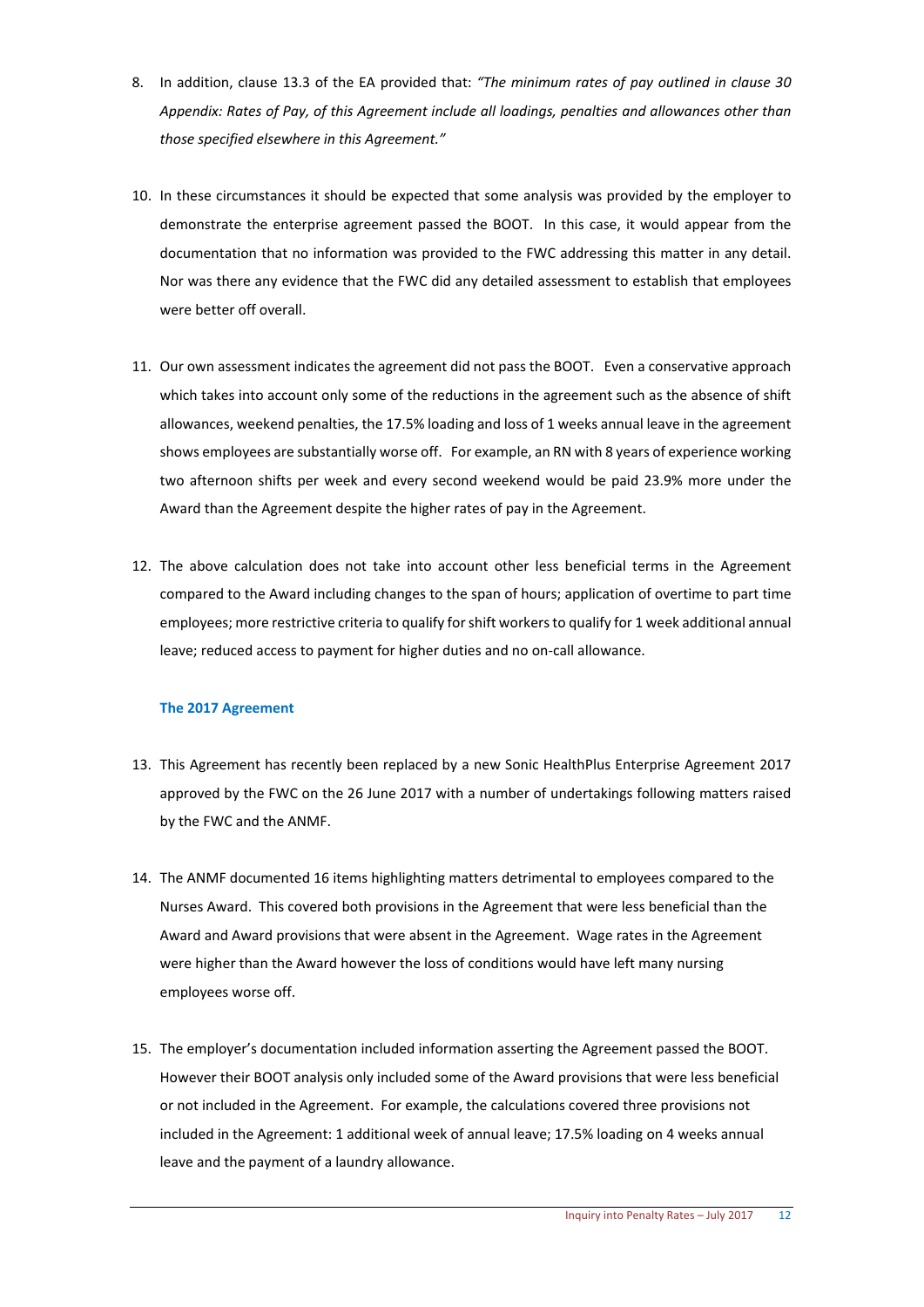- 16. Other matters that should have been taken into account in the calculations concerning the BOOT include the following:
	- Changes to the span of ordinary hours of work for day workers that allowed hours to be worked at ordinary rates which would have been subject to overtime under the Award;
	- Hours of work provisions for part time employees that resulted in payment of ordinary rates of pay which would have been subject to overtime under the Award;
	- Shiftworkers that would have had access to an additional week of annual leave under the Award are not entitled to the additional week under the Agreement and are therefore losing 2 weeks of annual leave overall;
	- No clause providing for days off free from duty;
	- No On‐call allowance or minimum payment for returning to duty;
	- No additional payment if an employee is required to remain available or on duty during a meal break;
	- No Meal allowance payable in certain circumstances where the employee works overtime and
	- No payment to full time employees where a public holiday falls on a rostered day off.
- 17. Undertakings subsequently provided by the employer to the FWC addressed a number of the deficiencies identified above.

#### **Undertakings provided**

- 1. Hours of work for part time employees.
- 2. Requirement to pay on call allowances.
- 3. Requirement to pay recall allowances.
- 4. Maximum ordinary hours per day.
- 5. Employees to properly be defined as shift workers.
- 6. Requirement to pay meal allowance.
- 7. Requirement to give overtime provisions.
- 8. Requirement that overtime provisions apply to all relevant hours of work.
- 9. Requirement that the employer pay public holiday rates which falls on an RDO.